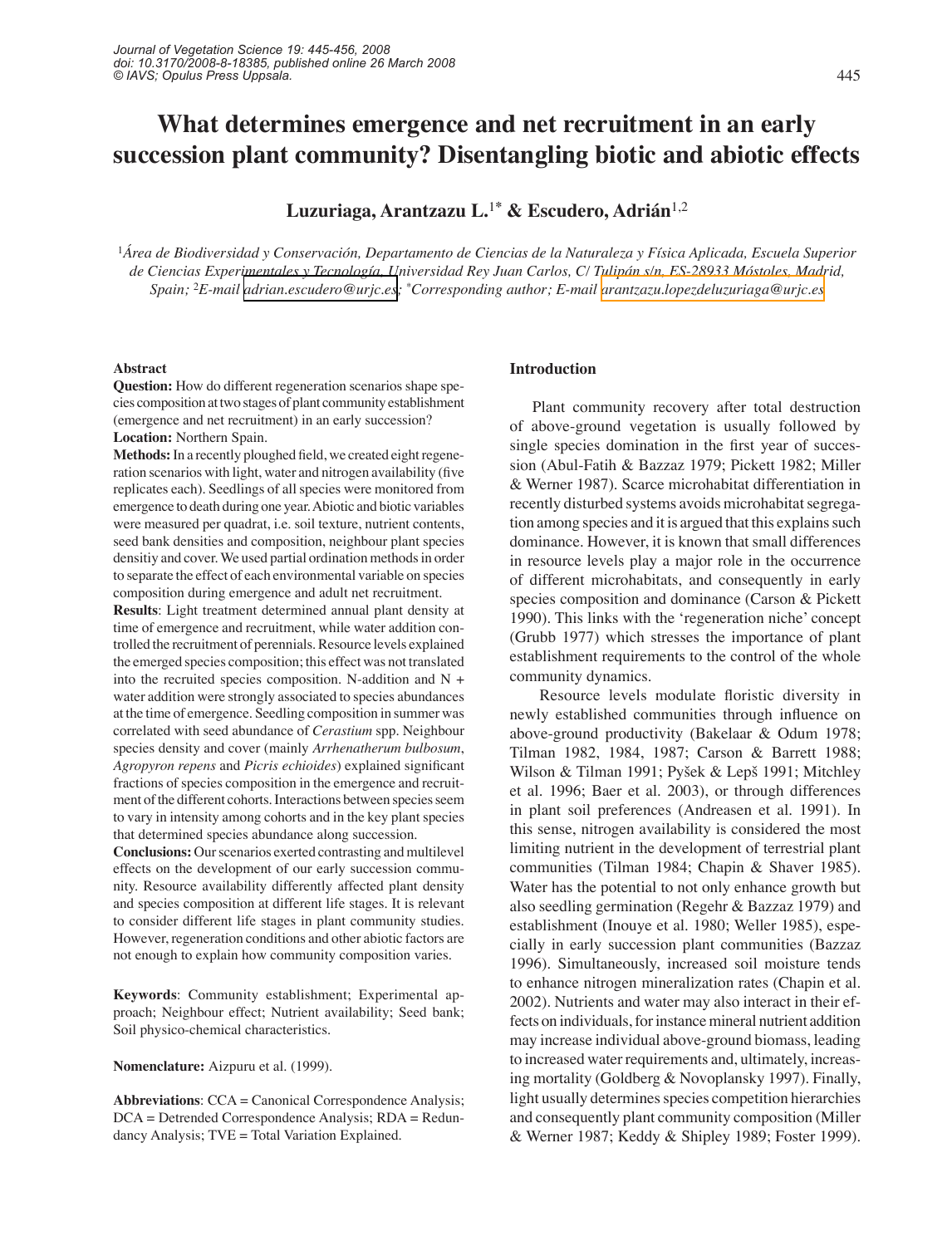Few studies have considered the simultaneous effects and probable interactions among nutrients, water and light on early plant community composition and structure (see Glauninger & Holzner 1982; Carson & Pickett 1990; Luzuriaga et al. 2002; Stevens et al. 2006)

Once a community begins its recovery, different plant-plant interactions occur which iteratively modify the structure and composition of the emerging community. We are aware that species composition in herbaceous plant communities not only depends on abiotic conditions but also on biotic environmental factors (Grace 1999). Among them, the effect of the seed bank species composition and structure on above-ground vegetation has been highlighted (Lavorel & Lebreton 1992; Luzuriaga et al. 2005; Olano et al. 2005), not only as the main source of species for the community but also because some kind of regulation of the germination may occur. Some studies also stressed the effect of coetaneous neighbours in terms of competition (Gurevitch et al. 1992; Goldberg et al. 1999) or facilitation (Maestre et al. 2001; Sans et al. 2002) in plant community composition. In addition, the emergence time – i.e. the cohort – may be decisive in the response of individuals (Escudero et al. 1999).

Although initial establishment is thought to be of great importance in determining the temporal and spatial distribution of plants (Grubb 1977; Gross & Werner 1982; Foster & Gross 1997), few studies have examined how the performance of different species at earlier life-history stages controls the composition of the emerging community. The magnitude, or even the direction, of interactions change over the life history of a single species (Gurevitch 1986; De Steven 1991a, b) and such changes are reflected in the composition of the plant community (Howard & Goldberg 2001). In this study, we tried to disentangle the effect of abiotic and biotic variables on two early community stages: the emergence time and the adult plants that survived to the first unfavourable season. We experimentally created different regeneration niches in a recently disturbed and homogenized old-field by manipulating resource levels. Our main aim was to determine to what extent these new environmental scenarios are reflected in the species composition of the first year old-field community. We hypothesized that creation of new regeneration niches would result in different plant species composition. However, differences due to this initial community filtering was exacerbated or mitigated by a complex response of other biotic and abiotic variables at the emergence and at the adult recruitment time. We specifically wanted to establish the relative importance of a complex set of predictors such as soil physico-chemical variables, seed bank composition and density, neighbour performance and the experimental environmental scenarios on the species composition of our early plant community. We also

wanted to know how the composition of the emerging assembly was translated into other community stages and which factors affected this change. Finally, we wanted to evaluate to what extent different cohorts responded similarly to the abiotic and biotic variables.

#### **Methods**

#### *The study area*

The study site was located 3 km east of Vitoria-Gasteiz (Basque country) in northern Spain (42º51' N; 2º37' W and 510 m a.s.l.), very close to the boundary between the Eurosiberian and Mediterranean regions (Rivas-Martínez 1987). Climatic conditions in this territory show annual mean rainfall of 843 mm and mean temperatures around 11.7 ºC, ranging between 1.3 ºC in the coldest and 26.1 ºC in the warmest months. Rainfall is highly unpredictable in time and quantity, and pronounced summer droughts are common. The study was carried out in a perennial grassland that had been cultivated five years ago, following which it developed under moderate sheep grazing conditions. The early old-field vegetation that developed after disturbance was mainly composed of annuals (ca. 60% cover) such as *Sinapis arvensis*, *Picris echioides*, *Anagallis arvensis*, *Kickxia spuria* etc. (see App. 1). The remaining 40% were perennial plants mainly consisting of grasses (82.7%), especially *Agropyron repens* and *Arrhenatherum bulbosum*. These grasses mainly developed from the propagule bank, thus they were the first species to dominate the site, being able to achieve nearly 30 cm height at the end of the first summer. Soil physico-chemical analyses showed that the study area was on a clayish soil with values of nutrients ranging as follows: total N (0.13%-2%), total P (2.5-14.3 mg.kg<sup>-1</sup>), Ca (30.8-39.2 meq.100g<sup>-1</sup>), Mg (0.30-0.51 meq.100g<sup>-1</sup>), the C:N ratio (6.3-8.5) and cation exchange capacity  $(11.2-19.7 \text{~meq}.100g^{-1})$ . This clayish soil developed a hard soil physical crust under the high evapotranspiration conditions in the summer.

## *Experimental design*

In early spring soil was ploughed to a depth of 30 cm and hand-raked to smooth the surface, and to remove all vegetation. Then, 40 plots  $(4.75 \text{ m} \times 1.75 \text{ m})$  were regularly distributed with a 1.75 m wide buffer between them. Levels of nitrogen availability (nitrogen addition:  $N^+$ ; no nitrogen addition:  $N^-$ ), water (watered:  $W^+$ ; not watered:  $W^-$ ) and light availability (natural light availability: L<sup>+</sup>; light availability experimentally reduced: L–) were manipulated in a factorial way, resulting in eight treatments. We used a randomized design, with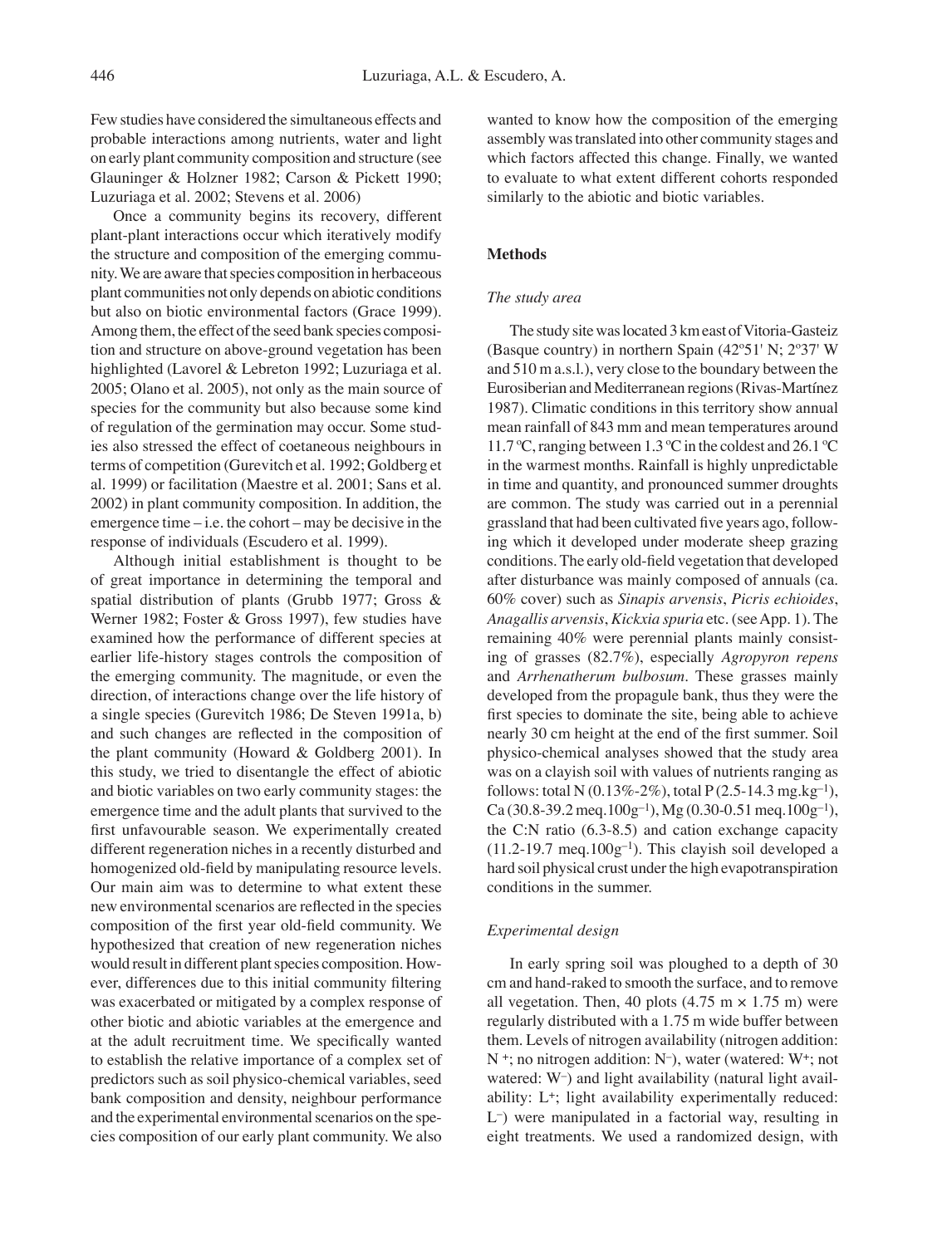five replicates per treatment.

On  $N^+$  plots, 6 g.m<sup>-2</sup> of nitrogen was added (similar to Baer et al. 2003) by manually scattering urea in granular form from the walkways in the last week of March. On W+ plots we added 8.65 l.m–2 fortnightly during June and July (five irrigations) when summer drought usually begins. The intent was to ameliorate water stress, not to apply an arbitrary total amount. Mean precipitation in the previous five years during summer drought (June and July) was 101 mm.m–2, ranging from 53 mm.m–2 to 188 mm.m–2. Thus, total increase of water experimental supply above mean rainfall during these two months was 42.76%. On L– plots a wooden frame was installed, covered with a neutral shading cloth 1.5 m above the soil. This device filtered 20% of daylight photosynthetically active radiation (PAR). In the centre of each of these 40 plots, a quadrat of 50 cm  $\times$  50 cm (0.25 m<sup>2</sup>) was established in order to estimate species densities and cover, tillers of all species were counted and percentage cover for those species with at least 1.5% of total above-ground vegetation cover was estimated in each plot. Simultaneously, all seedlings in two areas (156.25 cm<sup>2</sup>) in each 50 cm  $\times$ 50 cm quadrat were marked and monitored from April to October (Fig. 1). They were inspected fortnightly during the first two months and monthly afterwards (total: nine sampling dates). Thus, we monitored all individuals in an area of 312.5 cm2 in each of the 40 plots.

Species identification followed Aizpuru et al. (1999). For each monitored plant we recorded species identity, emergence time, reproduction time and death time during one year. We considered that these plants were definitively recruited when they produced seeds in the case of annuals and when they surpass their first summer drought in the case of perennials. Individuals were classified into three cohorts depending on emergence time. The spring cohort consisted of the individuals that



**Fig. 1**. The experimental design consisted of eight resource availability scenarios replicated five times resulting in 40 plots  $(4.75 \text{ m} \times 1.75 \text{ m})$ . Each plot contained a sampling quadrat (50)  $cm \times 50$  cm) where species individuals and cover values were measured and in two smaller areas randomly chosen (12.5 cm × 12.5 cm) where each single individual emerged was monitored during nine months (nine sampling dates).

emerged from early April to mid May, the summer cohort included the individuals emerging from June to August and the autumn cohort were those seedlings emerging from August to October.

We considered emergence of the three cohorts (spring, summer and autumn) and recruitment of the spring and summer cohorts, because recruitment of the autumn cohort was ruined due to colonization of moles of the experimental field. In each cohort emergence of annuals and perennials were considered independently.

## *Soil and seed bank sampling*

In March, immediately after the ploughing treatment, we collected three soil cores (11 cm diameter and 3 cm deep) per plot  $(n = 40)$ . Soil samples were thoroughly mixed and then separated into two fractions. The soil analysis fraction was air-dried at room temperature for a month, sieved in the laboratory and analysed for clay (< 2  $\mu$ m), silt (20  $\mu$ m - 2  $\mu$ m), fine sand (200  $\mu$ m - 20  $\mu$ m) and coarse sand  $(2 \text{ mm} - 0.2 \text{ mm})$  percentages, pH in  $H<sub>2</sub>O$ (1:2.5), organic matter content, total N, P, Ca, Mg, the C:N ratio and cation exchange capacity (12 variables). The other soil fraction,  $140.45 \text{ cm}^3$ , was spread in 10 cm  $\times$  10 cm  $\times$  1 cm pots mixed with vermiculite (1:1) and placed in a glasshouse. Pots were regularly watered and the seedlings identified, counted and removed throughout a year to estimate seed bank size and composition.

#### *Statistical analysis*

When variables did not fulfil normality assumptions they were transformed in order to undertake three way ANOVAs (nitrogen, shade and water). In case normality was not achieved, Mann-Whitney non-parametric analyses were performed. Models were built with the statistical programme SPSS (v. 9.0).

Species emergence and recruitment data had a multidimensional nature, thus multiple ordination methods were also used. The emergence and recruitment matrices were subjected to constrained ordination for hypothesis testing (ter Braak & Prentice 1988; Legendre & Anderson 1999; Luzuriaga et al. 2002). The major advantages of this technique over classical multivariate ANOVA are that it is distribution free and has no restrictive upper limit to the number of species included (Verdonschot & ter Braak 1994). Our null hypothesis  $(H_0)$  is that the resource addition treatments did not exert any significant effect on plant emergence or species recruitment. Five main matrices were built. Three corresponded to the emergence data (spring, summer and autumn) and two to the recruitment cohorts (spring and summer) (Table 1). Each matrix was built with the 40 plots (rows) and with the species that appeared in more than the 10% of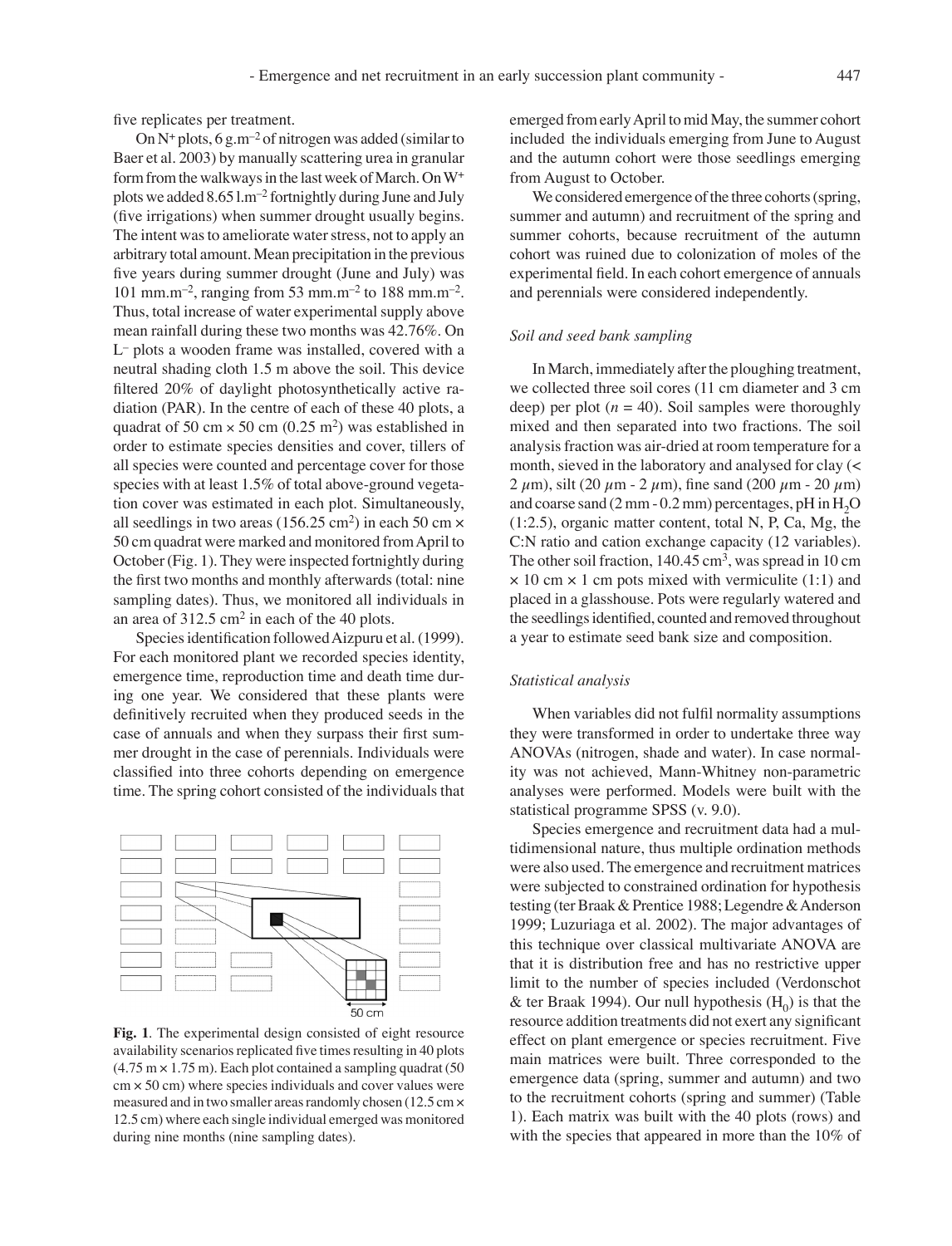the plots. Those species appearing in four plots or less were eliminated from the matrices. Then, a detrended correspondence analysis (DCA) was performed with each of them (Hill & Gauch 1980), detrending by segments and non-linear rescaling of the axes, which has the property that the extracted axes are scaled in units of mean standard deviation (SD) (Gauch 1982). Following the recommendations of ter Braak (1986) and of Legendre & Anderson (1999), when axis length was above 3 SD units, a canonical constrained analysis (CCA) was performed to relate the main data matrices with other environmental variables, when it was below this value a redundancy analysis (RDA) was undertaken (see Table 1).

Twelve constraining matrices for the three emergence data sets and ten for the two species net recruitment data sets were built:

1. The treatment matrix consisted of the seven resource availability treatments previously transformed to *dummy* variables: the control treatment (N–W–L<sup>+</sup>) and all the combinations of resource availabilities: N+W+L+, N+W–L–, N+W–L+, N–W–L–, N–W+L+, N–W+L–. To avoid variable multidimensionality problems the triple interaction was eliminated from the analyses  $(N^+W^+L^-)$ .

2. The seed bank density matrix consisted of a single vector with the total seed density per plot.

3. The seed species composition matrix was the number of seeds of each species detected after germination in the greenhouse (22 species).

4. The soil matrix consisted of 12 vectors: soil texture measured as mean particle size (clay, silt, fine sand and coarse sand), organic matter content, pH, total N, P, Ca and Mg content, the C:N ratio and cation exchange capacity. 5-8) Four matrices were built with the most abundant species densities in four succession moments: early May matrix, early June matrix, mid July matrix and October matrix. 9-12) Another four matrices were built with species that showed cover values above 1.5% in the same succession moments. The density and cover matrices of October were only used to constraint the emergence matrix because October recruitment was lost.

Total variation explained (TVE) by each constraining matrix was calculated as the sum of all canonical

**Table 1**. Length of the principal axis of the DCA analysis in SD units and type of the constrained analysis undertaken for each of the main matrices analysed.

| Main matrix        | DCA gradient | Analysis type    |  |  |
|--------------------|--------------|------------------|--|--|
| Seedling emergence |              |                  |  |  |
| spring cohort      | 2.47         | RDA              |  |  |
| summer cohort      | 3.87         | <b>CCA</b>       |  |  |
| autumn cohort      | 1.71         | <b>RDA</b>       |  |  |
| Net recruitment    |              |                  |  |  |
| spring cohort      | 3.17         | <b>CCA</b>       |  |  |
| summer cohort      | 3.7          | CCA <sup>.</sup> |  |  |

extracted axes (Borcard et al. 1992). A Monte Carlo permutation test was performed to determine the accuracy of the relationship (1000 randomizations) between the two data sets. The sum of all canonical eigenvalues was used to build the *F*-ratio statistic (ter Braak 1990; Legendre & Anderson 1999). Only when  $p < 0.05$  (adjusted for multiple comparisons by Holm's method; Legendre & Legendre 1998) was the relationship between the two data sets was considered significant. If the model was significant, a forward stepwise procedure was carried out to select a reduced model including only significant variables. We incorporated explanatory variables one at a time and step by step in the order of their decreasing eigenvalues after partialling out the variation accounted for the already included variables. The process stopped when the new variable was not significant  $(p > 0.05)$ . Improvement of the reduced model with each new selected variable was determined by a Monte Carlo permutation test with 1000 randomizations. In the analyses with species densities and cover values as the explaining matrices those species included as explanatory variables were removed from the main matrix to avoid correlation among the explaining variables and their presence in the main matrix. These species were *Arrhenatherum bulbosum* and *Agropyron repens* in the analyses of the effect of plant species cover on plant emergences and both species together with *Picris echioides* in the case of plant recruitment. All these analyses were performed with the programme CANOCO for Windows v 4.0 (ter Braak & Šmilauer 1997).

## **Results**

# *Effect of resource availability on total emergence and recruitment*

The light restriction treatment was the only resource factor that affected total density of annual plants both in the emergence and in the net recruitment stages (Tables 2 and 3; Figs. 2 and 3). Although emergence of annuals of the spring cohort did not suffer any resource availability restriction, adult recruitment was negatively affected by shade. Conversely, reduced light conditions positively affected annual seedling emergence in summer and negatively in autumn (Fig. 2). Annual recruitment in summer closely reflected the positive effect of shading on emergences (Fig. 3). Perennial plants showed a completely different pattern. Emergence of perennials was not affected by any of the resource availability scenarios (Table 2), but adult recruitment of the summer cohort was positively affected by irrigation (Table 3 and Fig. 3).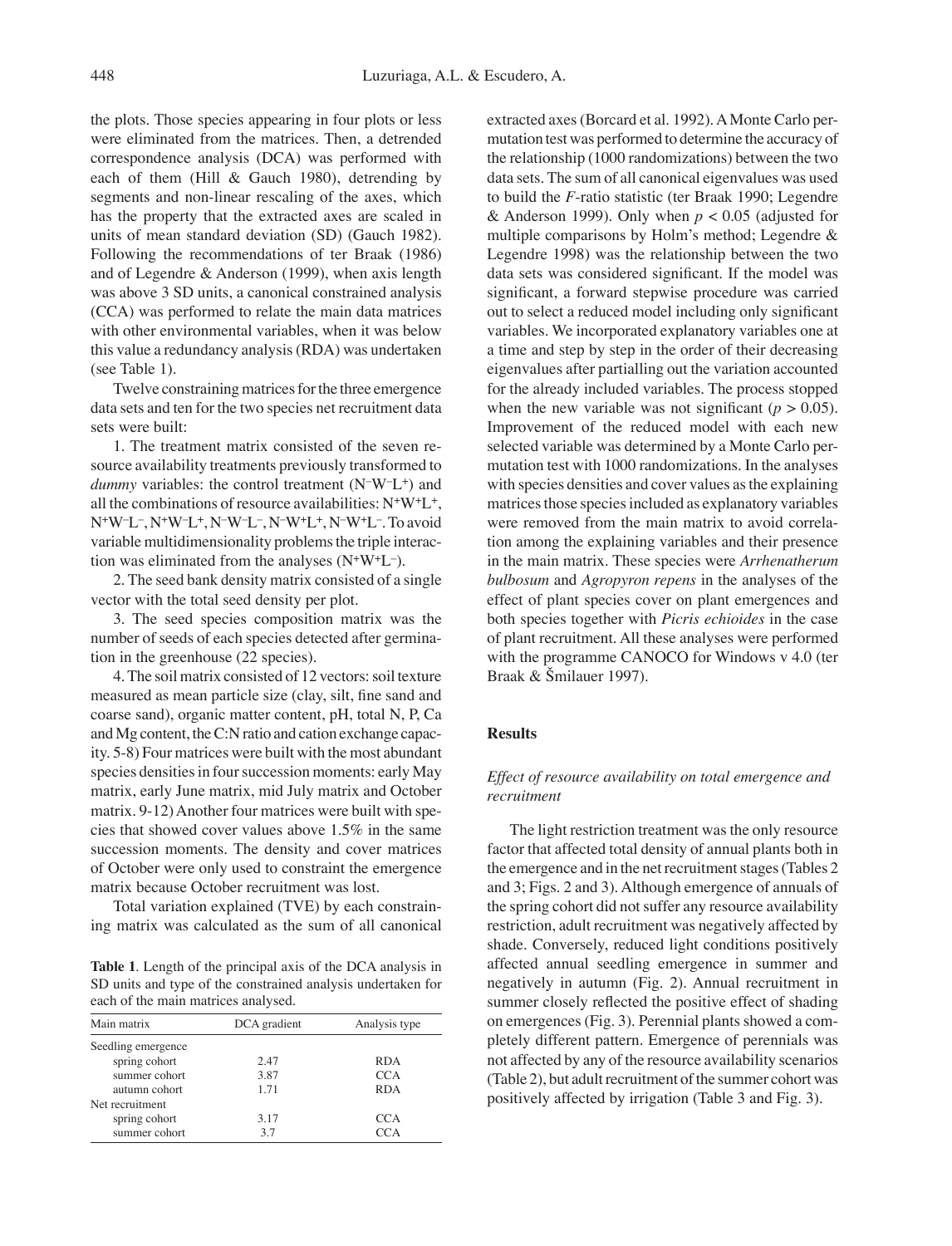

**Fig. 2**. Mean number of individuals emerged in spring (black bars), summer (grey bars) and autumn (white bars), (**a**) annual seedlings (**b**) perennial seedlings. Water addition treatment started in June so it did not affect spring emergence. Vertical bars indicate SE.  $L^+$  = no light restriction,  $L^-$  = light restriction treatments,  $N^+$  = nitrogen addition,  $N^-$  = no nitrogen addition,  $W^+$  = water addition,  $W^-$  = no water addition.

#### *Effect of resource availability on species composition*

Resource levels only exerted a significant effect on species composition in the emergence time, but this effect was not translated into the adult recruitment event (Table 4). Treatments that affected species composition shifted depending on the cohort. Emergence of the spring cohort



**Fig. 3**. Adult net recruitment of the spring (black bars) and summer cohorts (grey bars) (**a**) annual plant recruitment (**b**) perennial plant recruitment. Vertical bars indicate  $SE$ .  $L^+$  = no light restriction,  $L^-$  = light restriction treatments,  $N^+$  = nitrogen addition,  $N^-$  = no nitrogen addition,  $W^+$  = water addition,  $W^-$  = no water addition.

did not suffer from any restriction of the experimental resource availability conditions, species emergence in the summer cohort was significantly explained by nitrogen and water addition without light restriction (N+W+L+ treatment) and species emergence in the autumn cohort was modulated by nitrogen addition without light restriction  $(N^+W^-L^+)$  together with the control treatment

**Table 2**. Mann-Whitney and three-way ANOVA analyses for nitrogen (N), light (L) and water addition (W) treatments on the annual and perennial seedling numbers emerged in spring, summer and autumn. Water addition treatment started in June. *F* = *F* statistic.  $U =$  Mann-Whitney *U* statistic. LOG = logarithmic transformation. Significant *p*-values in bold.

|              | Spring        |      |                  | Summer |         |                  |            | Autumn           |               |                  |            |                  |
|--------------|---------------|------|------------------|--------|---------|------------------|------------|------------------|---------------|------------------|------------|------------------|
|              | Annuals (LOG) |      | Perennials (LOG) |        | Annuals |                  | Perennials |                  | Annuals (LOG) |                  | Perennials |                  |
|              | F             |      | F                |        | U       | $\boldsymbol{D}$ | U          | $\boldsymbol{D}$ | F             | $\boldsymbol{D}$ | U          | $\boldsymbol{D}$ |
| N            | 0.36          | N.S. | 3.01             | N.S.   | 190.5   | N.S.             | 193        | N.S.             | 1.42          | N.S.             | 141.5      | N.S.             |
| L            | 2.75          | N.S. | 1.56             | N.S.   | 96.5    | 0.005            | 196.5      | N.S.             | 26.57         | 0.000            | 112.5      | N.S.             |
| W            |               |      |                  |        | 186.5   | N.S.             | 136        | N.S.             | 2.56          | N.S.             | 168.5      | N.S.             |
| $N\times L$  | 0.15          | N.S. | 0.005            | N.S.   |         |                  |            |                  | 3.42          | N.S.             |            |                  |
| $N \times W$ |               |      |                  |        |         |                  |            |                  | 0.46          | N.S.             |            |                  |
| $L \times W$ |               |      |                  |        |         |                  |            |                  | 0.47          | N.S.             |            |                  |
| <b>NxLxW</b> |               |      |                  |        |         |                  |            |                  | 1.03          | N.S.             |            |                  |

a) annual plants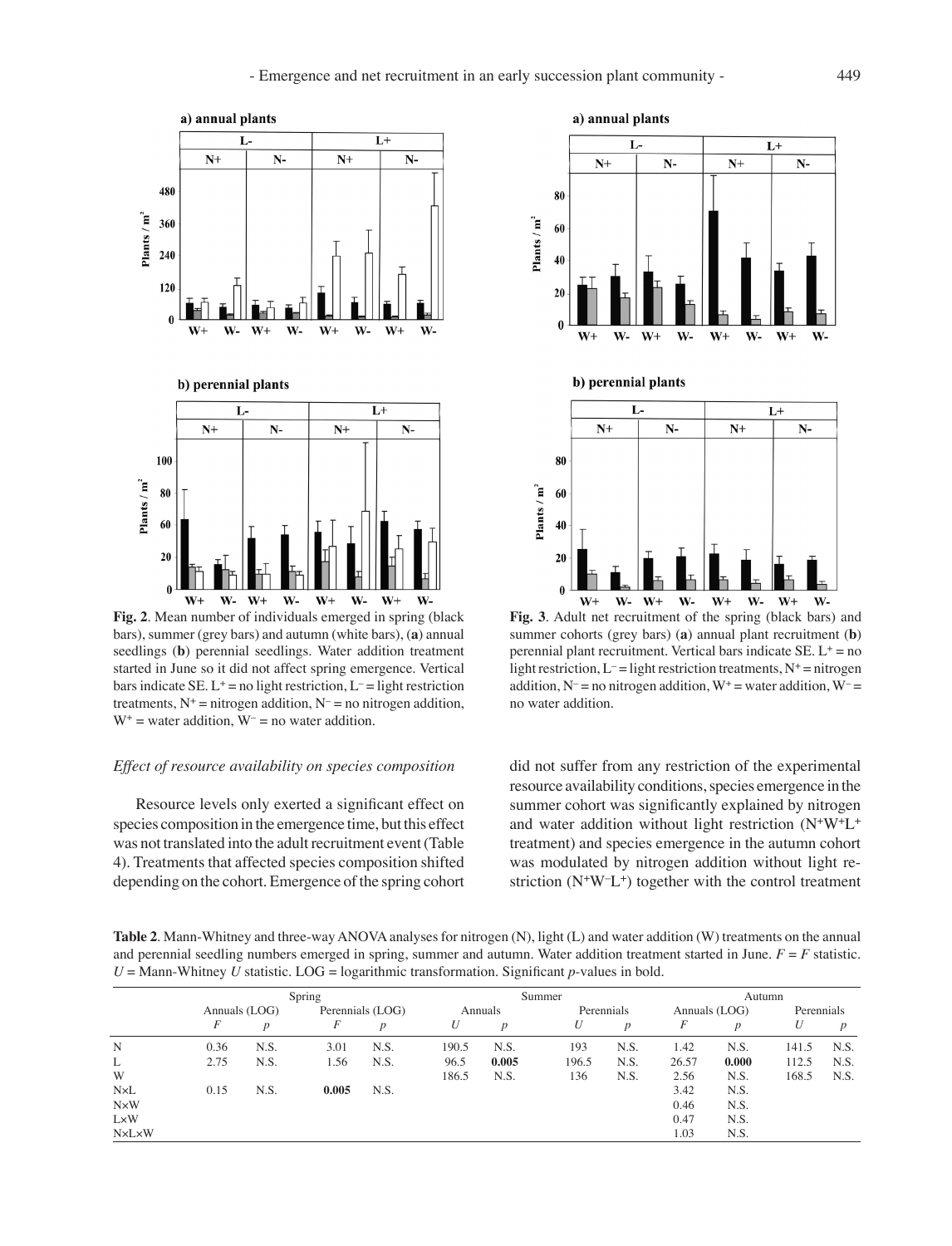**Table 3.** Three-way ANOVA and Mann-Whitney analysis for nitrogen addition treatment (N), light (L) and water addition (W) on annual and perennial plant net recruitment in spring and summer.  $F = F$  statistic.  $U =$  Mann-Whitney *U* statistic. LOG = logarithmic transformation. SQRT = square root transformation. Significant *p*-values in bold.

|              |               |      | Spring            | Summer |       |                |            |      |
|--------------|---------------|------|-------------------|--------|-------|----------------|------------|------|
|              | Annuals (LOG) |      | Perennials (SQRT) |        |       | Annuals (SQRT) | Perennials |      |
|              |               |      |                   |        |       |                | U          |      |
| N            | 0.34          | N.S. | 0.18              | N.S.   | 0.91  | N.S.           | 179        | N.S. |
| L            | 5.85          | 0.02 | 0.08              | N.S.   | 18.06 | 0.000          | 165.5      | N.S. |
| W            | 0.74          | N.S. | 0.34              | N.S.   | 1.5   | N.S.           | 109        | 0.03 |
| $N\times L$  | 0.45          | N.S. | 0.85              | N.S.   | 0.83  | N.S.           |            |      |
| <b>N</b> ×W  | 0.24          | N.S. | 0.97              | N.S.   | 0.004 | N.S.           |            |      |
| $L \times W$ | 0.1           | N.S. | 0.4               | N.S.   | 0.016 | N.S.           |            |      |
| <b>NxLxW</b> | 1.4           | N.S. | 0.03              | N.S.   | 1.51  | N.S.           |            |      |

 $(N-W-L^+)$  (Table 4; Fig. 4).

Soil physico-chemical initial heterogeneity was not reflected in the seedling or adult species composition (Table 4).

#### *Effect of seed bank on emergence and net recruitment*

Seed abundance and seed species richness were relatively low (29.6 to 45.7 seeds dm<sup>-3</sup> and 3 to 4.2 species 0.25m–2 respectively), probably due to the strong soil ploughing imposed (see details in Luzuriaga et al.

2005). It was not surprising that seed bank density did not exert any significant effect on seedling emergence and adult recruitment (Table 4). However, composition of the emerged seedlings in summer was highly correlated to the seed abundance of *Cerastium* spp. (26% of the variability explained). Specifically, the abundance of *Cerastium* spp. seeds was mainly associated in the corresponding CCA biplot to the emergence of *Crepis vesicaria* and *Anagallis arvensis.* Nevertheless, no effect of the seed bank composition was reflected in adult net recruitment (Table 4).

**Table 4**. Percentage of variability explained by the reduced models built with the emergence matrices (spring, summer and autumn) and the recruitment matrices (spring and summer). As constraining matrices we used those with the variables selected in the forward stepwise procedure. The variables that following Monte Carlo explained significant fractions of variability (*p* < 0.03) are expressed in italics. These variables are arranged in the order of decreasing variation explained. Analysis type is expressed in brackets below the main matrix (see also Table 1). \* In the analyses with species densities and cover values as the explaining matrices, those species included as explanatory variables were removed from the main matrix in order to avoid correlation among the explaining variables and their presence in the main matrix (see Methods). N.S. = not significant. -: analysis not done; 1v = one constraining variable, 2v = two constraining variables. *N+W–L+ =* nitrogen addition treatment, *N+W+L+* = nitrogen and water simultaneous addition treatment,  $N-W-L^+$  = control treatment. See species abbreviations in App. 1.

|                       |                        | Main matrix: Emergences  |                                     | Main matrix: Recruitment |                                 |  |  |
|-----------------------|------------------------|--------------------------|-------------------------------------|--------------------------|---------------------------------|--|--|
| Constraining matrices | Spring cohort<br>(RDA) | Summer cohort<br>(CCA)   | Autumn cohort<br>(RDA)              | Spring cohort<br>(CCA)   | Summer cohort<br>(CCA)          |  |  |
| Treatments (7v)       | N.S.                   | $1v: N^+W^+L^+$<br>16.2% | $2v: N^+W^-L^+, N^-W^-L^+$<br>34.9% | N.S.                     | N.S.                            |  |  |
| Soil features $(12v)$ | N.S.                   | N.S.                     | N.S.                                | N.S.                     | N.S.                            |  |  |
| <b>Seed bank</b>      |                        |                          |                                     |                          |                                 |  |  |
| Seed density (1v)     | N.S.                   | N.S.                     | N.S.                                | N.S.                     | N.S.                            |  |  |
| Sp. Composition (22v) | N.S.                   | 1v: Cerssp<br>26%        | N.S.                                | N.S.                     | N.S.                            |  |  |
| Plant density*        |                        |                          |                                     |                          |                                 |  |  |
| Early May (12v)       | N.S.                   |                          |                                     | N.S.                     |                                 |  |  |
| Early June (15v)      |                        | N.S.                     |                                     | N.S.                     | 1v: Arrh+Agrop<br>21.6%         |  |  |
| Mid July $(17v)$      |                        | N.S.                     |                                     | N.S.                     | 2v: Arrh+Agrop, Junbuf<br>33.2% |  |  |
| October (24v)         |                        |                          | N.S.                                | $\overline{\phantom{0}}$ |                                 |  |  |
| Plant cover*          |                        |                          |                                     |                          |                                 |  |  |
| Early May (4v)        | N.S.                   |                          |                                     | N.S.                     |                                 |  |  |
| Early June (8v)       |                        | 1v: Arrh+Agrop<br>15.9%  |                                     | N.S.                     | 2v: Arrh+Agrop, Picech<br>26.6% |  |  |
| Mid July $(4v)$       |                        | 1v: Arrh+Agrop<br>15.5%  | -                                   | N.S.                     | 2v: Arrh+Agrop, Picech<br>35.6% |  |  |
| October $(6v)$        |                        |                          | N.S.                                |                          |                                 |  |  |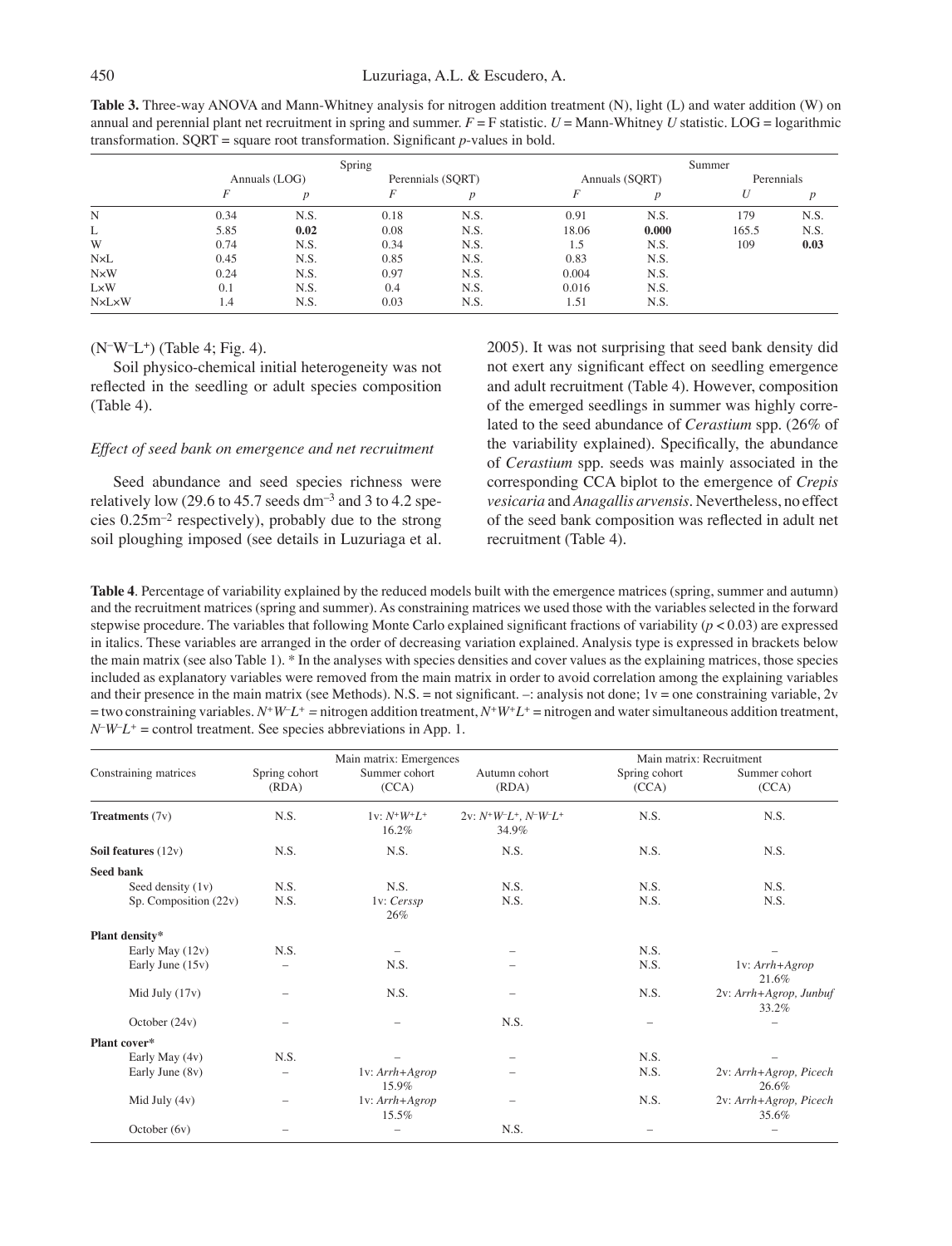

**Fig. 4**. Biplot of the principal axes of the reduced models for **(a)** CCA and **(b)** RDA using as main matrices seedling emergence in (a) summer and (b) in autumn and using as constraining matrices the variables selected for the experimental treatments.  $N^+$ nitrogen addition, N<sup>-</sup> = no nitrogen addition, W<sup>+</sup> = water addition, W<sup>-</sup> = no water addition, L<sup>+</sup> = no light restriction, L<sup>-</sup> = light restriction treatments. Species codes are the first three letters of the genus and specific epithet (See App. 1).

#### *Neighbour effect on emergence and recruitment*

The effect of neighbouring plants was disentangled in terms of neighbour species densities and cover values. Neighbour densities did not affect species composition in the emergence time but it significantly explained composition of summer net recruitment (Table 4). Total density of *Arrhenatherum* and *Agropyron* explained a high fraction of the variability in adult composition and, specifically, it was associated to other grasses (Fig. 5a). Conversely, neighbour composition in terms of species cover values, explained a significant fraction of variation in species composition of the summer cohort both in the emergence and in the adult recruitment stages (Table 4).

Specifically, cover of *Arrhenatherum* and *Agropyron* was positively associated to the emergence and recruitment of species such as *Avena* and *Lolium perenne* and negatively to the emergence of *Rumex*, *Picris* and *Sinapis* (Fig. 5b, c), while cover of *Picris* was positively associated to the recruitment of *Lolium perenne* and *Convolvulus arvensis*, and negatively to *Sagina sabuletorum* and *Avena* spp. (Fig. 5c).



**Fig. 5**. Biplot of the principal axes of the reduced models for the CCAs performed with the summer cohort. The constraining matrices consist in the species selected by means of the forward stepwise procedure. **(a)** Main matrix: species recruitment. Constraining matrix: species densities in July. **(b)** Main matrix: species emergences. Constraining matrix: species cover values in July. **(c)** Main matrix: species recruitment. Constraining matrix: species cover in July. When only one explaining variable was considered (**b**), the second axis was free and the explaining environmental vector necessarily appeared on the axis 1 (Hybrid RDA). Species codes are the first three letters of the genus and specific epithet (App. 1).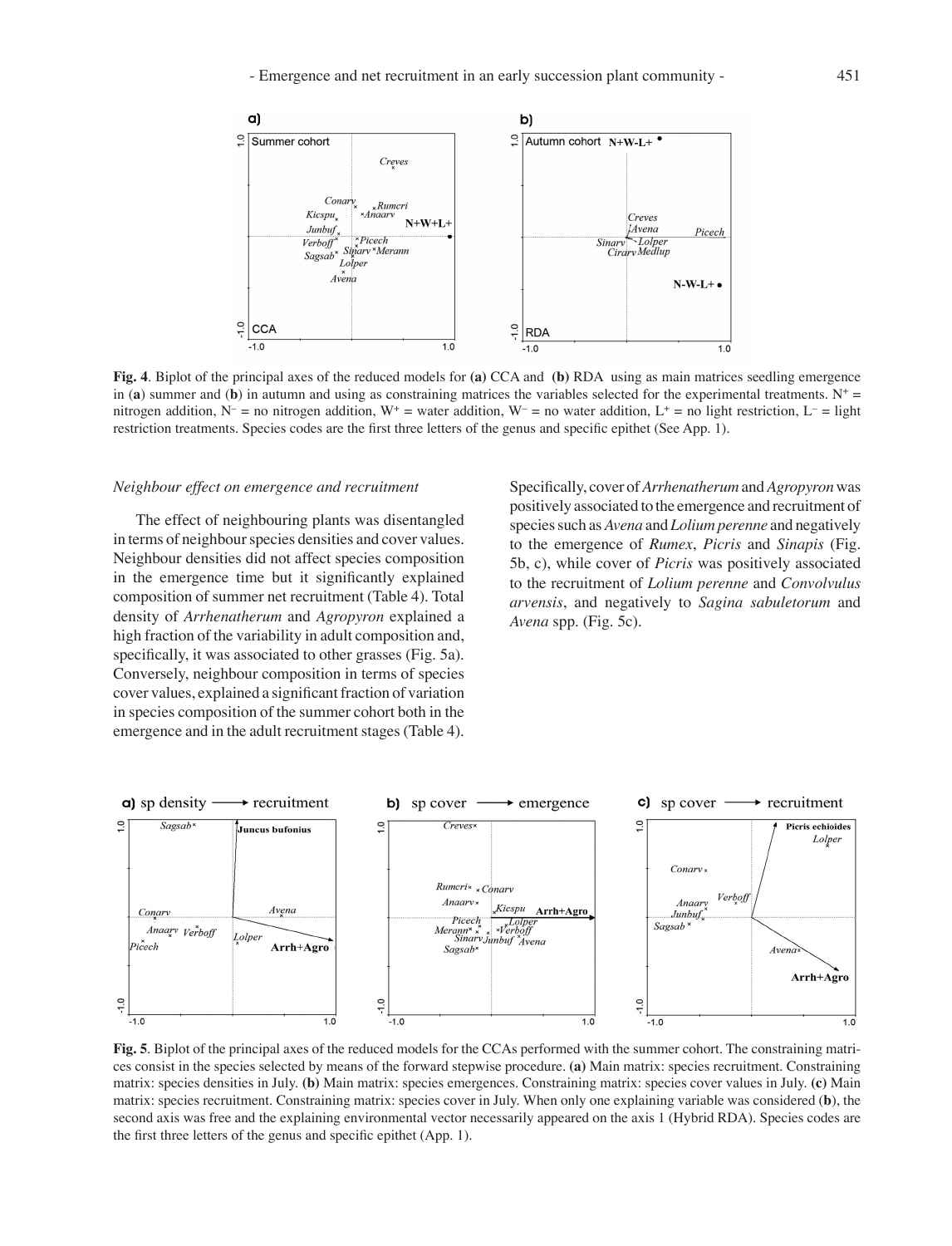## **Discussion**

# *How did abiotic regeneration scenarios shape species composition?*

Total plant density and species composition were affected by our experimental regeneration scenarios. At emergence time, light determined annual plant density but seedling composition was mainly determined by the addition of N and water in summer and N only in autumn. This result suggests that light was probably the main factor that triggered germination but initial composition is filtered by other resources. Water is considered an important germination cue for some species in early successional habitats (Regehr & Bazzaz 1979; Bazzaz 1996), especially in summer, which may differently affect emergence and growth. The simultaneous effect of nitrogen and water on species emergences of the summer cohort may be explained due to the fact that when nitrogen is added, seedlings may become more sensitive to drought stress because the quicker growth of seedlings may increase water requirements (Goldberg & Novoplansky 1997) Thus, those species that were able to take advantage of the higher nutrient and water availability conditions at the seedling stage became the most abundant at emergence time. Our study also confirms the importance of water, not only for dry Mediterranean systems but also in mesic habitats (see also Carson & Pickett 1990; Stevens et al. 2006), at least with respect to emergence time.

At recruitment time, the initial effect of light restriction still persisted on annual plant density. In addition, water availability determined the density of perennial plants. However, composition of recruited adults was not affected by any of our regeneration scenarios, but by some biotic variables. It could be argued that this lack of effect may be due to the fact that our experimental resource levels are not limiting. However, we discard this explanation because in previous work we detected a significant effect of light and N manipulation on species biomass (Luzuriaga et al. 2002), which is usually considered a good indicator of ecosystem function (Tilman 1982). Furthermore, the main forces structuring this early succession community were not due to microhabitat segregation caused by differences in resource availability (i.e. Chapin & Shaver 1985; Tilman 1987; Carson & Pickett 1990), but most probably depend on complex biotic interactions among emerging and neighbour plants (see below).

Soil physico-chemical characteristics did not affect emergence or net recruitment. We had found that some of these soil variables (such as magnesium level) could explain differences in the primary productivity between plots (Luzuriaga et al. 2002). However, this is not strong enough to set differences in species composition that would be probably obscured by other environmental factors.

#### *How do biotic features shape species composition?*

Seed bank species density may affect seedling emergence positively (Linhart & Pickett 1973; Gutterman 1993), negatively (Speer & Tupper 1975; Froud-Williams & Ferris 1987) or even may not exert a major influence at all (Baskin & Baskin 1998; Fenner 2000; Rebollo et al. 2001). Our findings concur within the latter studies, i.e. total seed density did not affect seedling emergence. This result needs to be taken with caution because of the steep decay in seed density following our soil ploughing treatment (Luzuriaga et al. 2005). Nevertheless, the presence of *Cerastium* seeds in the soil had a significant effect on the seedling community composition in summer although the mechanism is not clear. Interference among germinating seeds due to physiological processes (Knap 1954; Mack & Harper 1977) or to alellochemical products (Wurzburger & Leshem 1969; Dyer et al. 2000) have been suggested. However, we think a physical explanation could be a better solution. Germination of *Cerastium* spp. might favour emergence of other species by breaking the hard soil crust formed under summer drought conditions (pers. obs.), but we cannot rule out spurious effects due to other correlated factors not measured in this study.

Several studies detected a negative effect of neighbours on germination and seedling survival (Silvertown 1980; Goldberg et al. 1999; Rebollo et al. 2001). Contrarily others found a facilitative effect of neighbour plants, mainly in stressful conditions (Bertness & Callaway 1994; Holmgren et al. 1997). However, few studies have explored if such effects are consistent among life history stages (Howard & Goldberg 2001; Goldberg et al. 2001). Our results suggest that interactions at emergence and net recruitment stages in natural conditions vary between cohorts in intensity and also in the key plant species that determined species abundance in each stage. We must highlight that in our study – unlike the above mentioned studies – seedling emergence and recruitment did not depend on the reproductive performance of these neighbours because they belong to previous cohorts.

Neighbour effects on composition were more intense for adult recruitment than for seedling emergence. Composition in the emergence time was exclusively affected by grass cover (almost 16% of the variance explained). In contrast, composition of adult recruitment was affected not only by grasses but also by cover of *Picris echioides* (up to 35.6% of the variability explained). Early effect of grasses on emergence may be because these plants quickly occupied the available space thanks to the vegetative propagule bank they originated from. Later in the succession, *Picris echioides* also became a key species in the community and its canopy dominant.

These results suggest that plant canopy – through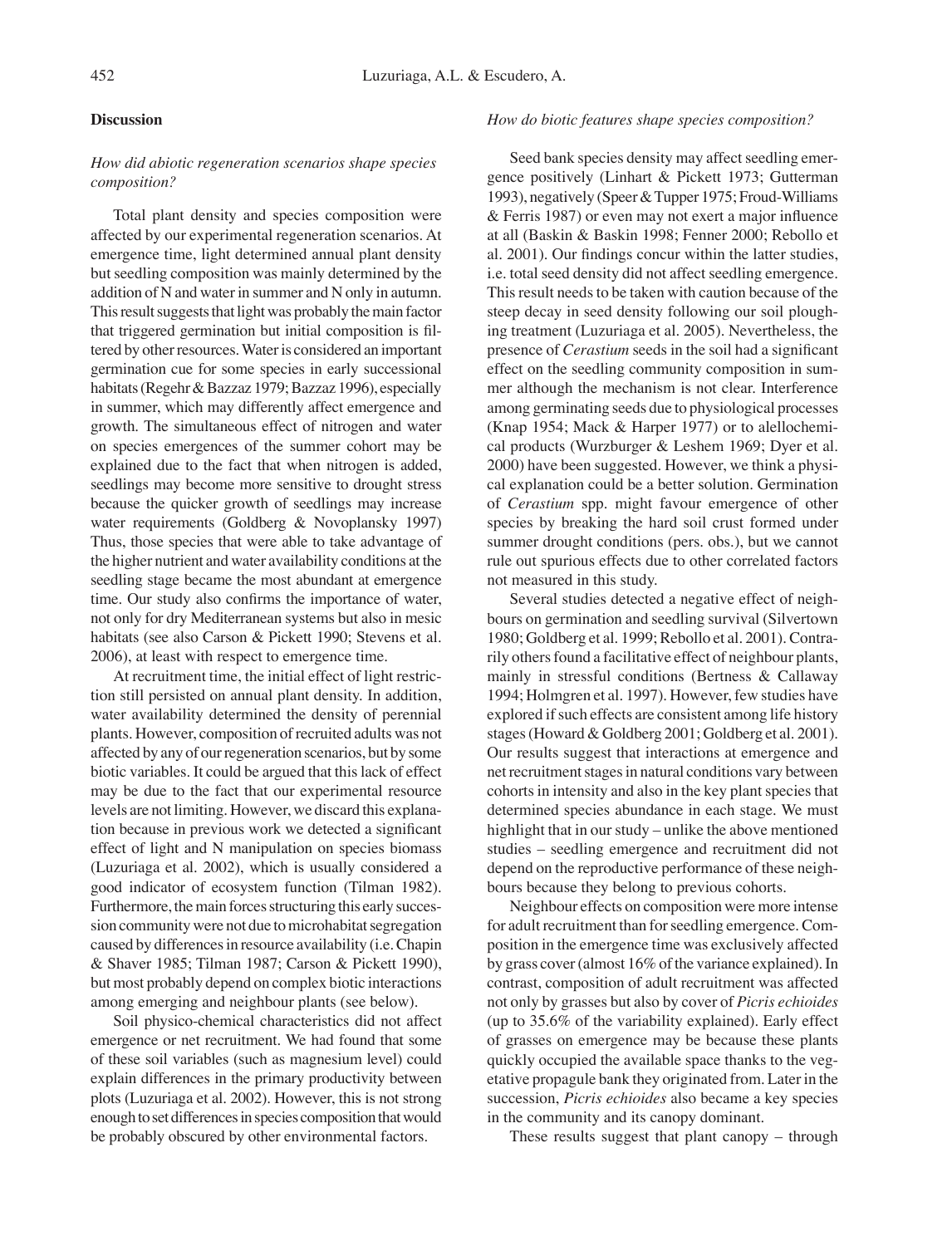light amount and quality – determined seedling species emerged and that these initial differences were also exacerbated and finally reflected in the species composition of recruited plants. Conversely, experimental light restriction did not exert any significant effect on adult species composition. This suggests that the differential effect of light on species abundance was probably based on quality rather than on quantity. Together with the effect of species cover, we also detected an effect of species densities. Neighbour density did not affect plant emergence but explained a large proportion of the variability in the composition at the recruitment time. This suggests that along plant community development, competition was becoming more important in determining plant community composition.

# *Are effects of abiotic and biotic factors on emergence reflected into the adult recruitment stage?*

Many studies have detected that effects on plant emergence were finally translated to the adult recruitment stage (Suding & Goldberg 1999; Rebollo et al. 2001), while others have reported that effects of environmental factors can vary among demographic stages (Battaglia et al. 2000). In our study we detected contrasting results. For instance, the beneficial effect of light restriction on annual seedling density at emergence was also passed on to the recruitment stage. Nevertheless, the effect of our regeneration scenarios on species composition at emergence was undetectable in the recruitment time. This suggests that the effect of factors that controlled seedling density extended along community dynamics whereas the species hierarchies established at the emergence time based on resource availability disappeared along plant community development or at least they were masked by other stronger forces. These results contrast with other studies that detected an early establishment of competitive hierarchies (Keddy & Shipley 1989; Howard & Goldberg 2001).

We have also observed the opposite effect, i.e. no effect of a key resource at emergence but a significant effect on adult recruitment. Although it was spring, shade did not affect annual seedling emergence or survival (Luzuriaga & Escudero unpubl.), it reduced net recruitment of annuals. Similarly, irrigation did not affect perennial emergence or survival (unpubl. results) but it enhanced adult recruitment in terms of density. In addition, the effect of neighbours on species composition became stronger later in succession. This may be due to the fact that net recruitment was the result of joint effects of several processes along succession and thus, slight undetectable differences along succession may have resulted in significant differences in net recruitment in terms of density.

# *How does each cohort respond to the abiotic and biotic environmental conditions measured?*

Emergence of the spring cohort did not suffer any effects of the biotic and abiotic variables, either in terms of density or species composition. This result was probably related to the benign conditions for plant establishment of this season, i.e. following ploughing neither water nor light availability were limiting factors and, in addition, at this first stage of succession, competition was probably negligible due to the low plant density. Nevertheless, annual adult recruitment of the spring cohort suffered a significant decrease under shaded conditions. Thus, although the requirements for seedling emergence were fulfilled in the first stage of succession even in experimentally light restricted conditions, ultimately adult recruitment was highly controlled by light availability conditions.

 Shade positively affected total emergence in summer and negatively in autumn. The positive effect of shade in summer was probably due to improvement of soil water conditions under meshes. These results suggest that the limiting factor for emergence shifted from water in summer to light in autumn. As mentioned above, in the summer cohort we also detected a significant effect of neighbour species on community species composition. This may be related to a facilitative effect of canopies on seedling performance through water amelioration (Bertness & Hacker 1994; Callaway 1995; Greenlee & Callaway 1996; Callaway & Walker 1997).

## *Conclusions*

Regeneration scenarios exerted contrasting and multilevel effects on the development of our early succession community. The effects of these conditions varied along community development on some community level attributes (density, richness and species composition) but also on different community stages (emergence time and recruitment). Although at the early recruitment stage no effect of resource availability on species composition was detected, our results emphasize the importance of differences in regeneration conditions in plant community development and the relevance of considering different life-stages. In the course of succession, biotic variables acquired more importance in determining species-specific recruitments than experimental abiotic variables. Furthermore, our results suggest the importance of neighbours during community development as the main determinants of community species composition. In conclusion, there is still a long way to go to improve our understanding of plant community response to environmental conditions in order to apply integral management strategies at the community level.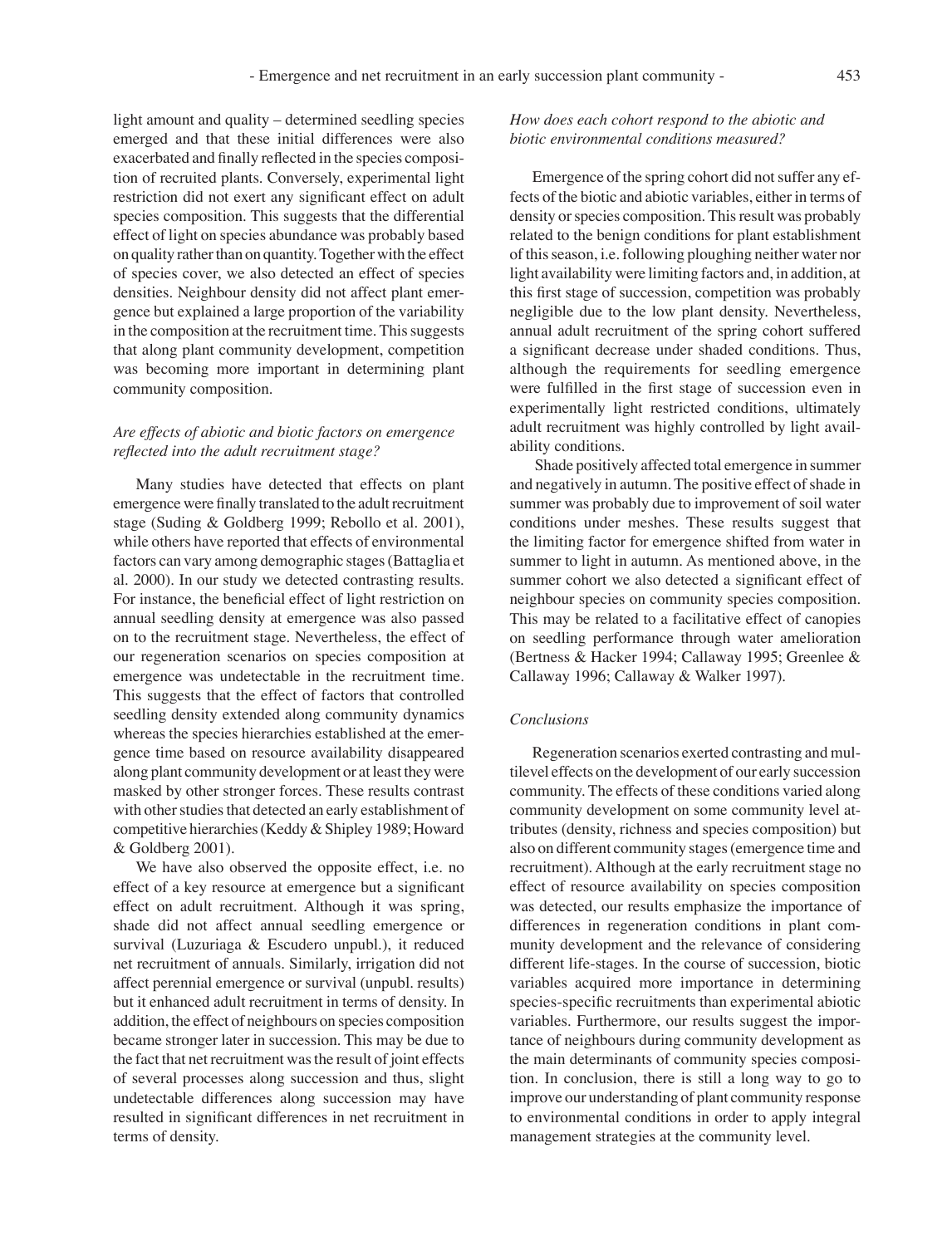**Acknowledgements**. We thank Arkaute Agricultural Experimental Station and, especially, Santiago Espinel and Alberto Ortiz for providing the study site and logistical support to prepare the experimental field for this research. We thank Helge Bruelheide and one anonymous referee for their valuable comments on a previous draft of this paper. We appreciate the help of Felipe Luzuriaga, Garbiñe Luzuriaga and Jose M. González for field assistance. This work was funded by a PhD grant and supported by a research project of the Basque Country Government (PI96/52) and a research project of the Madrid Government (S-0505/AMB-0335).

## **References**

- Abul-Fatih, H.A. & Bazzaz, F.A. 1979. The biology of *Ambrosia trifida* I. Influence of species removals on the organization of the plant community. *New Phytologist* 83: 813-816.
- Aizpuru, I., Asenginolaza, C., Uribe-Echebarría, P.M., Urrutia, P. & Zorrakin, I. 1999. *Claves Ilustradas de la Flora del País Vasco y territorios limítrofes*. Servicio Central de Publicaciones del Gobierno Vasco, Vitoria-Gasteiz, ES.
- Andreasen, C., Streibig, J.C. & Haas, H. 1991. Soil properties affecting the distribution of 37 weed species in Danish fields. *Weed Research* 31: 181-187.
- Baer, S.G., Blair, J.M., Collins, S.L. & Knapp, A.K. 2003. Soil resources regulate productivity and diversity in newly established tallgrass prairie. *Ecology* 84: 724-735.
- Bakelaar, R.G. & Odum, E.P. 1978. Community and population level responses to fertilization in an old-field ecosystem. *Ecology* 59: 660-665.
- Baskin, C.C. & Baskin, J.M. 1998. *Seeds: ecology, biogeography, and evolution of dormancy and germination*. Academic Press, San Diego, CA. US.
- Battaglia, L.L., For, S.A. & Sharitz, R.R. 2000. Seedling emergence, survival and size in relation to light and water availability in two bottomland hardwood species *Journal of Ecology* 88: 1041-1050.
- Bazzaz F.A. 1996. *Plants in changing environments*. Cambridge University Press, Boston, MA, US.
- Bertness, M.D. & Callaway, R.M. 1994. Positive interactions in communities. *Trends in Ecology and Evolution* 9: 191-193.
- Bertness, M.D. & Hacker, S.D. 1994. Physical stress and positive association among marsh plants. *American Naturalist* 144: 363-372.
- Borcard, D., Legendre, P. & Drapeau, P. 1992. Partialling out the spatial component of ecological variation. *Ecology* 73: 1045-1055.
- Callaway, R. 1995. Positive interactions among plants. *Botanical Review* 61: 306-349.
- Callaway, R.M. & Walker, L.R. 1997. Competition and facilitation: a synthetic approach to interactions in plant communities. *Ecology* 78: 1958-1965.
- Carson, W.P. & Barrett, G.W. 1988. Succession in old field plant communities: effects of contrasting types of nutrient enrichment. *Ecology* 69: 984-994.
- Carson, W.P. & Pickett, S.T.A. 1990. Role of resources and

disturbance in the organization of an old field plant community. *Ecology* 71: 226-238.

- Chapin, F.S. III & Shaver, G.R. 1985. Individualistic growth response of tundra plant species to environmental manipulations in the field. *Ecology* 66: 546-576.
- Chapin F.S. III, Matson, P.A. & Mooney, H.A. 2002. *Principles of terrestrial ecosystem ecolog*y. Springer, New York, NY, US.
- De Steven, D. 1991a. Experiments on mechanisms of tree establishment in old field succession: seedling emergence. *Ecology* 72: 1066-1075.
- De Steven, D. 1991b. Experiments on mechanisms of tree establishment in old field succession: seedling survival and growth. *Ecology* 72: 1076-1088.
- Dyer, A.R., Fenech, A. & Rice, K.J. 2000. Accelerated seedling emergence in interspecific competitive neighbourhoods. *Ecology Letters* 3: 523-529.
- Escudero, A., Somolinos, R.C., Olano, J.M. & Rubio, A. 1999. Factors controlling the establishment of *Helianthemum squamatum*, an endemic gypsophile of semi-arid Spain. *Journal of Ecology* 87: 290-302.
- Fenner, M. 2000. *Seeds: the ecology of regeneration in plant communities*. CAB International, New York, NY, US.
- Foster, B.L. 1999. Establishment, competition and the distribution of native grasses among Michigan old fields. *Journal of Ecology* 87: 476-489.
- Foster, B.L. & Gross, K.L. 1997. Partitioning the effects of plant biomass and litter on *Andropogon gerardii* in old field vegetation. *Ecology* 78: 2091-2104.
- Froud-Williams, R. J. & Ferris, R. 1987. Germination of proximal and distal seeds of *Poa trivialis* L. from contrasting habitats. *Weed Research* 27: 245-250.
- Gauch, H.G. 1982. *Multivariate analysis in community ecology*. Cambridge University Press, London, UK.
- Glauninger, J. & Holzner, W. 1982. Interference between weeds and crops: a review of literature. In: Holzner, W. & Numata, N. (eds*.) Biology and ecology of weeds*, pp. 149-159. Junk, The Hague, NL.
- Goldberg, D.E. & Novoplansky, A. 1997. On the relative importance of competition in unproductive environments. *Journal of Ecology* 85: 409-418.
- Goldberg, D.E., Rajaniemi, T., Gurevitch, J. & Stewart-Oaten, A. 1999. Empirical approaches to quantifying interaction intensity: competition and facilitation along productivity gradients. *Ecology* 80: 1118-1131.
- Goldberg, D.E., Turkington, R., Olsvig-Whittaker, L. & Dyer, A.R. 2001. Density dependence in an annual plant community: variation among life history stages. *Ecological Monographs* 71: 423-446.
- Grace, J.B. 1999. The factors controlling species density in herbaceous plant communities: an assessment. *Perspectives in Plant Ecology Evolution and Systematics* 2: 1-28.
- Greenlee, J. & Callaway, R.M. 1996. Effects of abiotic stress in the relative importance of interference and facilitation. *The American Naturalist* 148: 386-396.
- Gross, K.L. & Werner, P.A. 1982. Colonizing abilities of biennial plant species in relation to ground cover: implications for their distributions in a successional sere. *Ecology* 63: 921-931.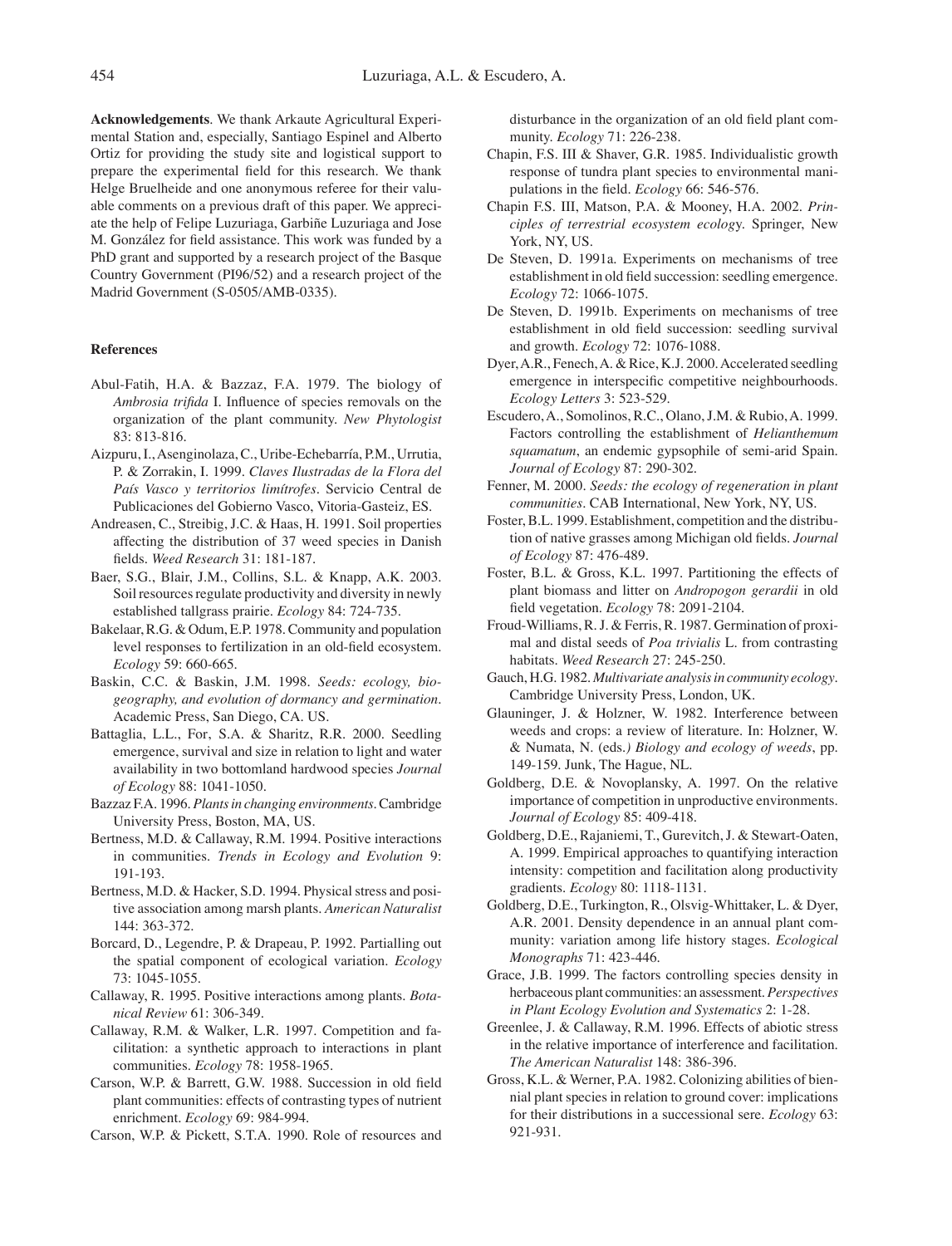- Grubb, P.J. 1977. The maintenance of species-richness in plant communities: the importance of the regeneration niche. *Biological Reviews* 52: 107-145.
- Gurevitch, J. 1986. Competition and the local distribution of the grass *Stipa neomexicana*. *Ecology* 67: 46-57.
- Gurevitch, J., Morrow, L.L., Wallace, A. & Walsh, J.S. 1992. A meta-analysis of competition in field experiments. *The American Naturalist* 140: 539-572.
- Gutterman, Y. 1993. *Seed germination in desert plants*. Springer-Verlag, Berlin, DE.
- Hill, M.O. & Gauch, H.G. 1980. Detrended Correspondence Analysis: an improved ordination technique. *Vegetatio* 42: 47-58.
- Holmgren, M.M., Scheffer, M.A. & Huston, M.A. 1997. The interplay of facilitation and competition in plant communities. *Ecology* 78: 1966-1973.
- Howard, T.G. & Goldberg, D.E. 2001. Competitive response hierarchies for germination, growth, and survival and their influence on abundance. *Ecology* 82: 979-990.
- Inouye, R.W., Byers, G.S. & Brown, J.H. 1980. Effects of predation and competition on survivorship, fecundity and community structure of desert annuals. *Ecology* 61: 1344-1351.
- Keddy, P.A. & Shipley, B. 1989. Competitive hierarchies in herbaceous plant communities. *Oikos* 54: 234-241.
- Knap, R. 1954. *Experimentelle Soziologie der höheren Pflanzen*. Eugen Ulmer, Stuttgart, DE.
- Lavorel, S. & Lebreton, J.D. 1992. Evidence for lottery recruitment in Mediterranean old fields. *Journal of Vegetation Science* 3: 91-100.
- Legendre, P. & Anderson, M.J. 1999. Distance-based redundancy analysis: testing multispecies responses in multifactorial ecological experiments. *Ecological Monographs*  69: 1-24.
- Legendre, P. & Legendre, L. 1998. *Numerical ecology*. Elsevier, Amsterdam, NL.
- Linhart, Y.B. & Pickett, R.A. 1973. Physiological factors associated with density-dependent seed germination in *Boisduvallia gabella* (Onagraceae). *Zeitschrift für Pflanzenphysiologie* 70: 367-370.
- Luzuriaga, A.L., Escudero, A. & Loidi, J. 2002. Above-ground biomass distribution among species during early old-field succession. *Journal of Vegetation Science* 13: 841-850.
- Luzuriaga, A.L., Escudero, A., Olano, J.M. & Loidi, J. 2005. Regenerative role of seed banks following an intense soil disturbance. *Acta Oecologica* 27: 57-66.
- Mack, R.N. & Harper, J.L. 1977. Interference in dune annuals: spatial pattern and neighborhood effects. *Journal of Ecology* 65: 345-363.
- Maestre, F.T., Bautista, S., Cortina, J. & Bellot, J. 2001. Potential of using facilitation by grasses to establish shrubs on a semiarid degraded steppe. *Ecological Applications* 11: 1641-1655.
- Miller, T.E. & Werner, P.A. 1987. Competitive effects and responses between plant species in a first year old field community. *Ecology* 68: 1201-1210.
- Mitchley, J., Buckley, G.P. & Helliwell, D.R. 1996. Vegetation establishment on chalk marl soil: the role of nurse grass species and fertiliser application. *Journal of Vegetation*

*Science* 7: 543-548.

- Olano, J.M., Caballero, I., Loidi, J. & Escudero, A. 2005. Prediction of plant cover from seed bank analysis in a semiarid plant community on gypsum. *Journal of Vegetation Science* 16: 215-222.
- Pickett, S.T.A. 1982. Population patterns through twenty years of old field succession. *Vegetatio* 49: 45-59.
- Pyšek, P & Lepš, J. 1991. Response of a weed community to nitrogen fertilization: a multivariate analysis. *Journal of Vegetation Science* 2: 237-244.
- Rebollo, S., Pérez-Camacho, L., García de Juan, M.T., Rey Benayas, J.M. & Gómez-Sal, A. 2001. Recruitment in a Mediterranean annual plant community: seed bank, emergence, litter, and intra- and inter-specific interactions. *Oikos* 95: 485-495.
- Regehr, D.L. & Bazzaz, F.A. 1979. The population dynamics of *Erigeron canadensis* a successional winter annual. *Journal of Ecology* 67: 923-933.
- Rivas-Martínez, S. 1987. *Memoria del mapa de series de vegetación de España*. ICONA, Madrid, ES.
- Sans, F.X., Escarré, J., Lepart, J. & Hopkins, F. 2002. Positive vs. negative interactions in *Picris hieracioides* L., a midsuccessional species of Mediterranean secondary succession. *Plant Ecology* 162: 109-122.
- Silvertown, J.W. 1980. Leaf-canopy-induced seed dormancy in a grassland flora. *New Phytologist* 85: 109-118.
- Speer, H.L. & Tupper, D. 1975. The effect of lettuce seed extracts on lettuce seed germination. *Canadian Journal of Botany* 53: 593-599.
- Stevens, M.H.H., Shirk, R. & Steiner, C.E. 2006. Water and fertilizer have opposite effects on plant species richness in a mesic early successional habitat. *Plant Ecology* 183: 27-34.
- Suding, K.N. & Goldberg, D.E. 1999. Variation in the effects of vegetation and litter on recruitment across productivity gradients. *Journal of Ecology* 87: 436-449.
- ter Braak, C.J.F. 1986. Canonical correspondence analysis, a new eigenvector technique for multivariate direct gradient analysis. *Ecology* 67: 1167-1179.
- ter Braak, C.J.F. 1990. *Update notes: CANOCO version 3.1*. Microcomputer Power, Ithaca, New-York, NY, US.
- ter Braak, C.J.F. & Prentice, I. 1988. A theory of gradient analysis. *Advances in Ecological Research* 18: 271-317.
- ter Braak, C.J.F. & Šmilauer, P. 1997. *Canoco for Windows version 4.0*. Centre for Biometry Wageningen, Wageningen, NL.
- Tilman, D. 1982. *Resource competition and community structure*. *Monographs in population biology. 17*. Princeton University Press, Princeton, NJ, US.
- Tilman, D. 1984. Plant dominance along an experimental nutrient gradient. *Ecology* 65: 1445-1453.
- Tilman, D. 1987. Secondary succession and the pattern of plant dominance along experimental nitrogen gradients. *Ecological Monographs* 57: 189-214.
- Verdonschot, P.F.M. & ter Braak, C.J.F. 1994. An experimental manipulation of oligochaete communities in mesocosms treated with chlorpyrifos or nutrient additions: multivariate analyses with Monte Carlo permutation tests. *Hydrobiology* 278: 251-266.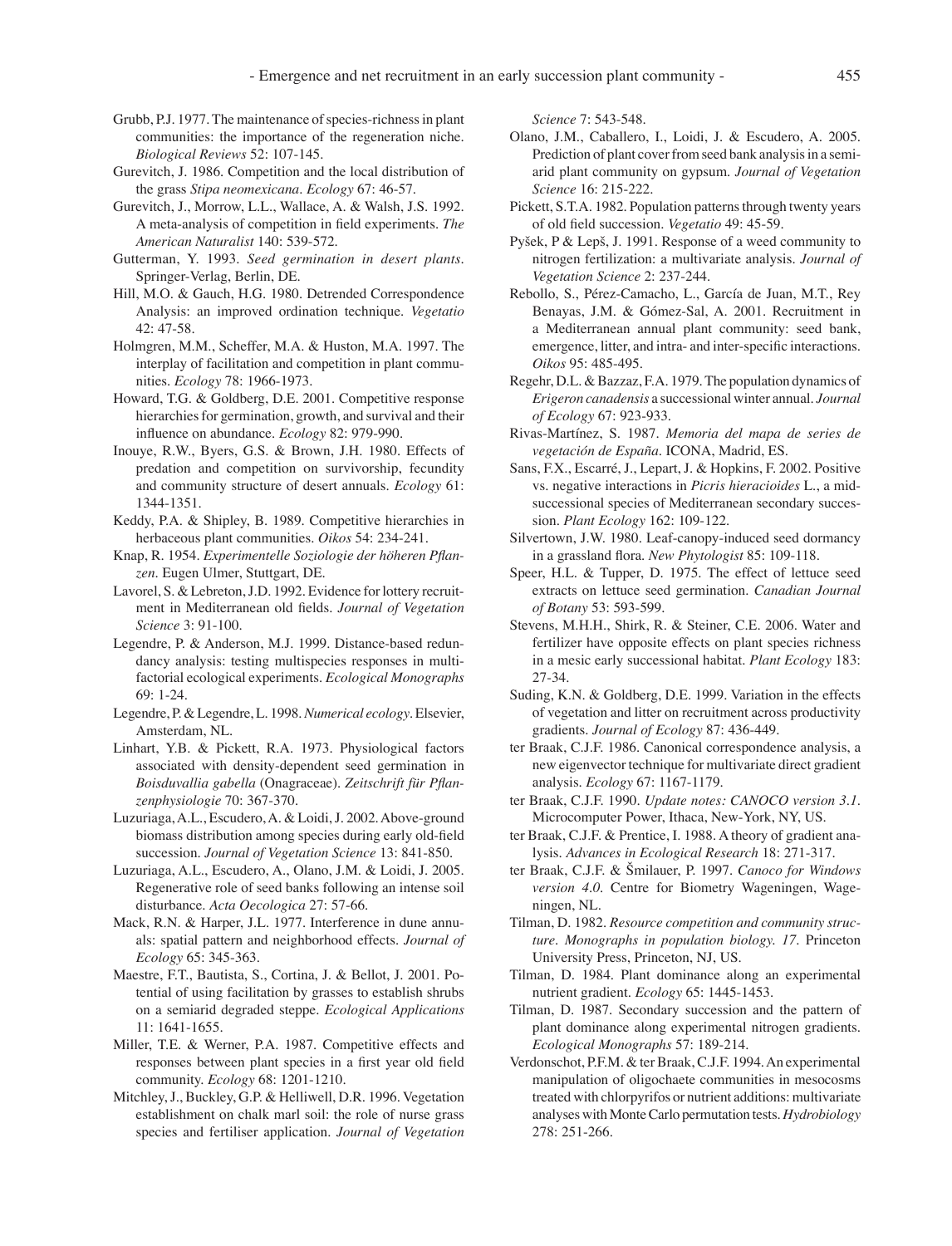- Weller, S.G. 1985. Establishment of *Lithospermum caroliniense* on sand dunes: the role of nutlet mass. *Ecology* 66: 1893-1901.
- Wilson, S.D. & Tilman, D. 1991. Interactive effects of fertilization and disturbance on community structure and resource availability in an old-field plant community.

*Oecologia* 88: 61-71.

Wurzburger, J. & Leshem, Y. 1969. Physiological action of the germination inhibitor in the husk of *Aegilops kotschyi* Boiss. *New Phytologist* 68: 337-341.

> Received 19 June 2007; Accepted 18 August 2007; Co-ordinating Editor: H. Bruelheide.

*For App. 1, see below (online version) also available at JVS/AVS Electronic Archives; www.opuluspress.se/*